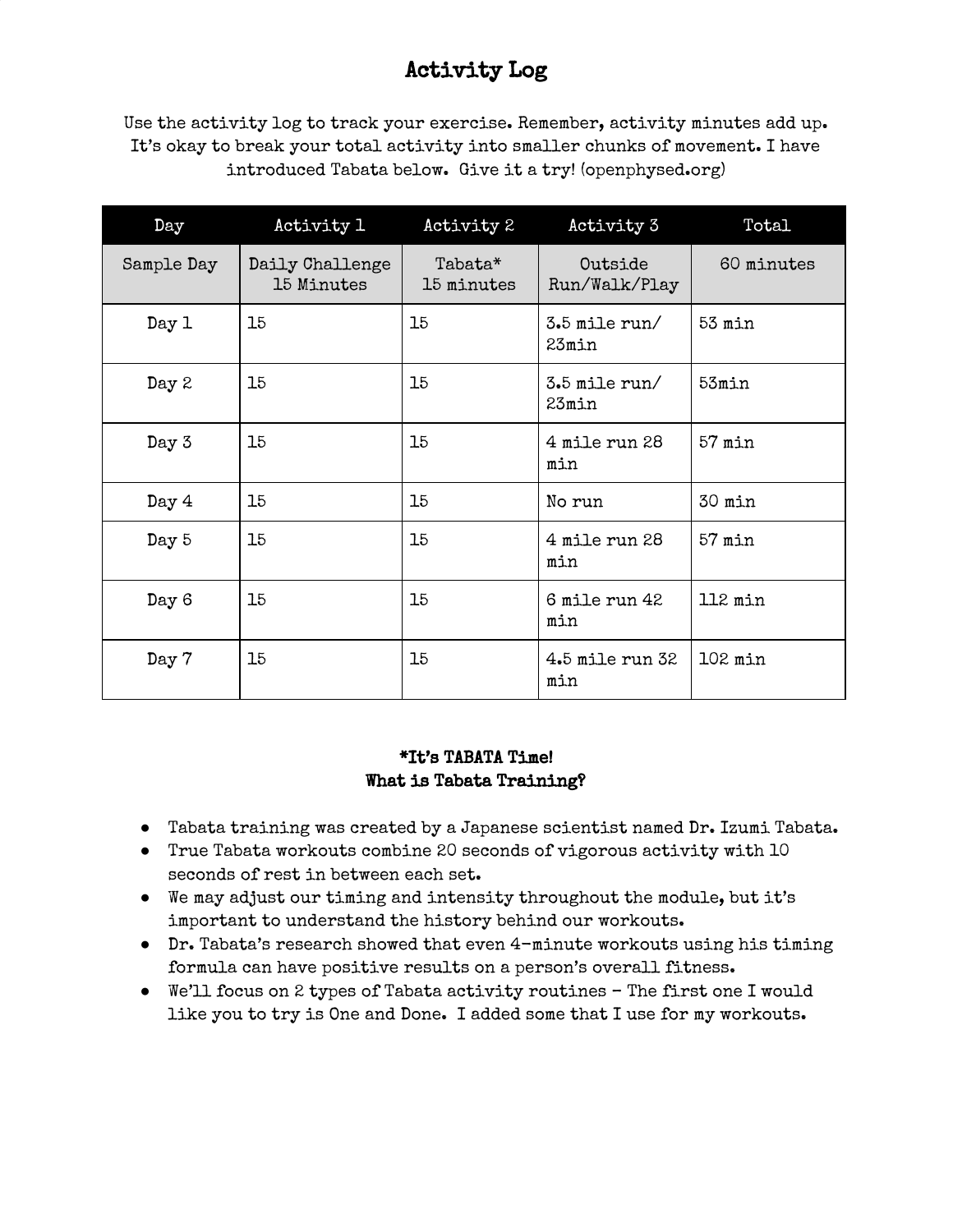## Activity Log

#### One and Done

● This format is called "one & done" because each exercise is only done 1 time during the routine.

| Set            | Exercise                            | Interval   |
|----------------|-------------------------------------|------------|
| 1              | Jumping Jacks                       | 30 seconds |
|                | Rest                                | 10 seconds |
| $\mathbf{2}$   | Forward Lunges                      | 30 seconds |
|                | Rest                                | 10 seconds |
| 3              | Air Squats                          | 30 seconds |
|                | Rest                                | 10 seconds |
| 4              | Jump Rope or Invisible<br>Jump Rope | 30 seconds |
|                | Rest                                | 10 seconds |
| 5              | Jog in place High Knees             | 30 seconds |
|                | Rest                                | 10 seconds |
| 6              | Mountain Climbers                   | 30 seconds |
|                | Rest                                | 10 seconds |
| $\overline{7}$ | <b>Burpees</b>                      | 30 seconds |
|                | Rest                                | 10 seconds |
| 8              | Plank Jacks                         | 30 seconds |
|                | Rest                                | 10 seconds |
| 9              | <b>Butt Kicks</b>                   | 30 seconds |
|                | Rest                                | 10 seconds |